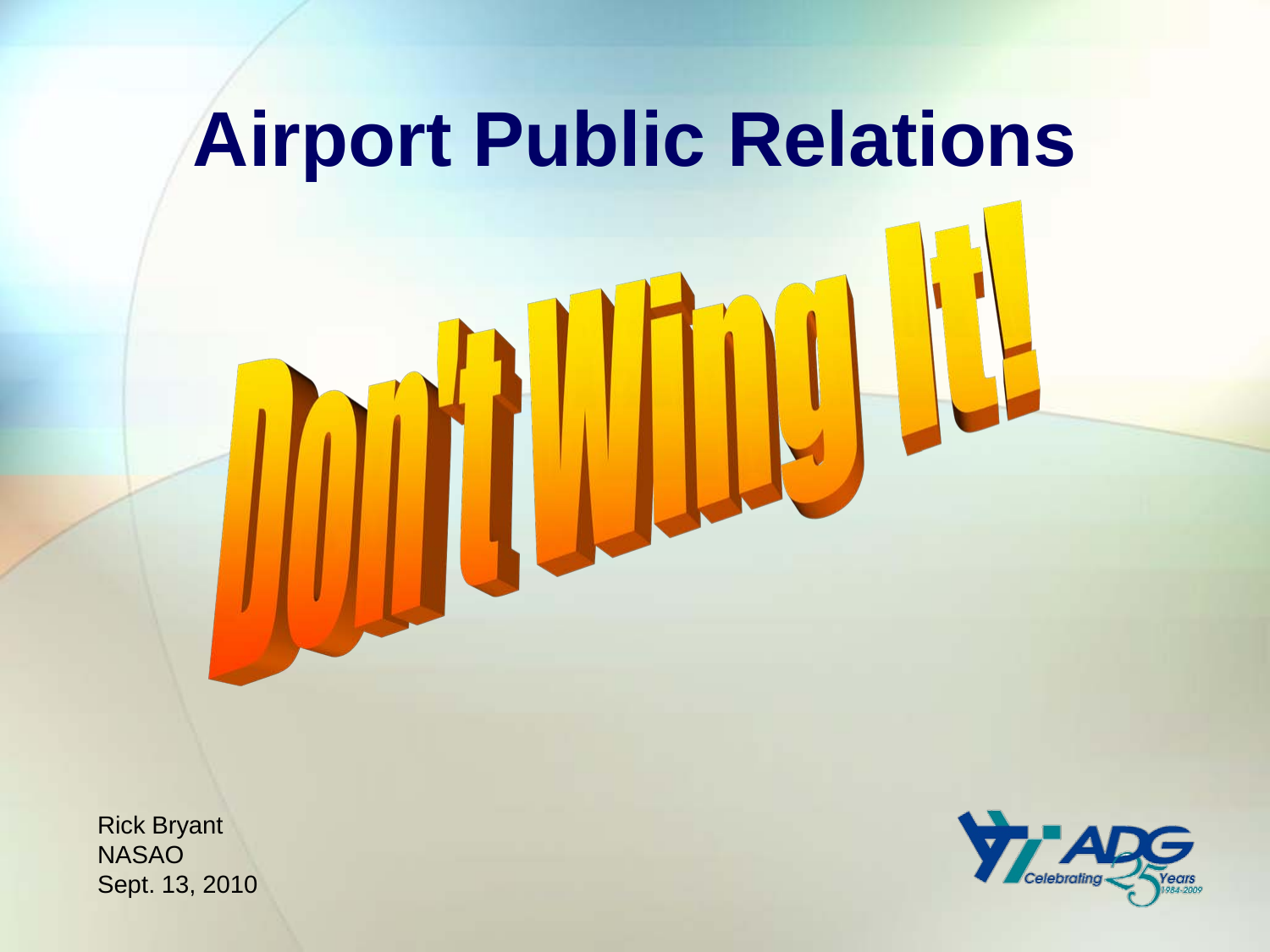

#### **Aviation Industry Outlook**

- Operations Down
- Fuel Sales Down
- Enplanements Down

• Public Perception?

- Layoffs
- Congressional Funding?

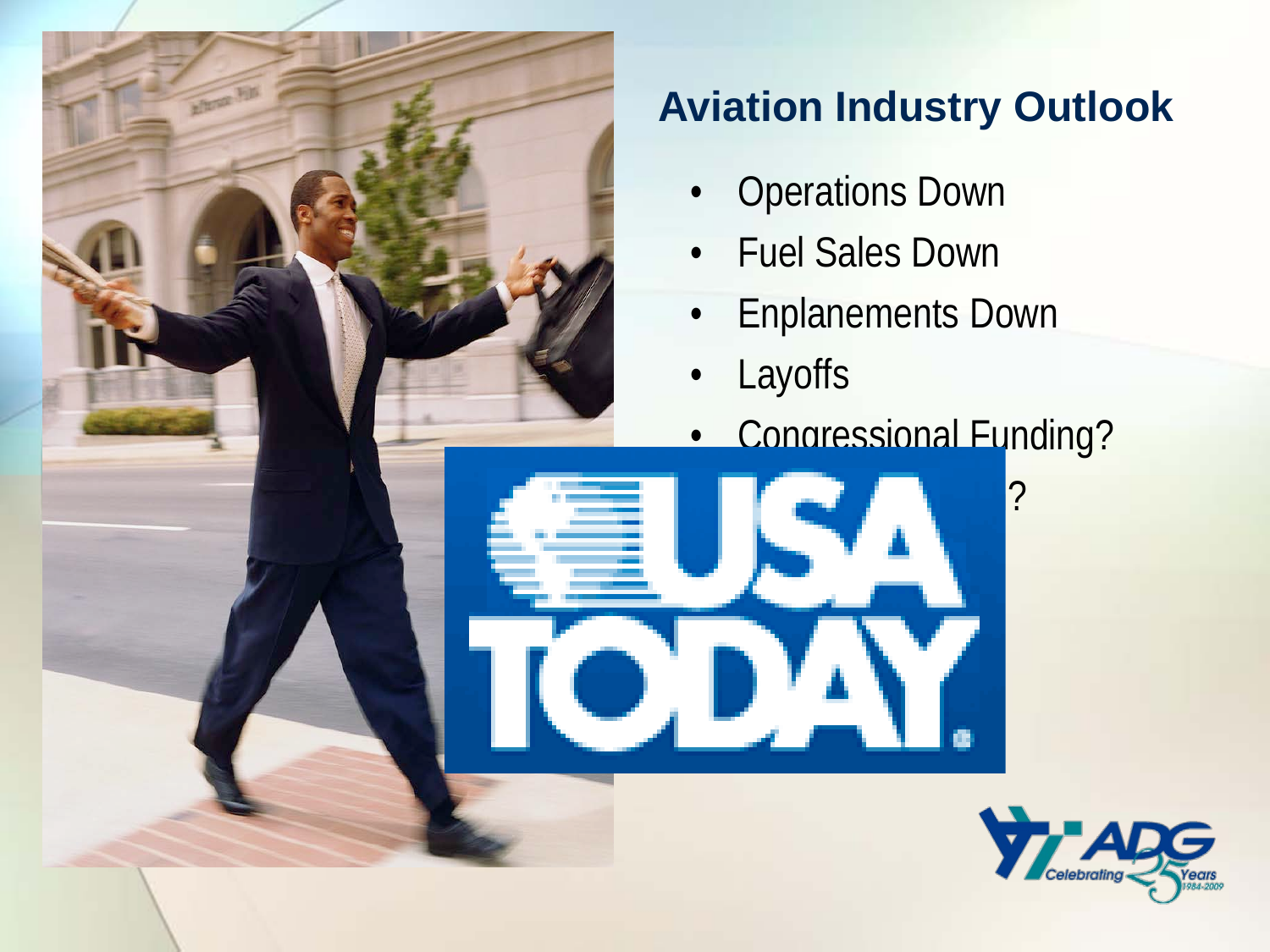#### **PR Campaigns Seek to Restore GA Image**







#### **Business Aviation Works For America.**

Learn more @ NoplaneNogain.org

PAID FOR BY NATIONAL BUSINESS AVIATION ASSOCIATION



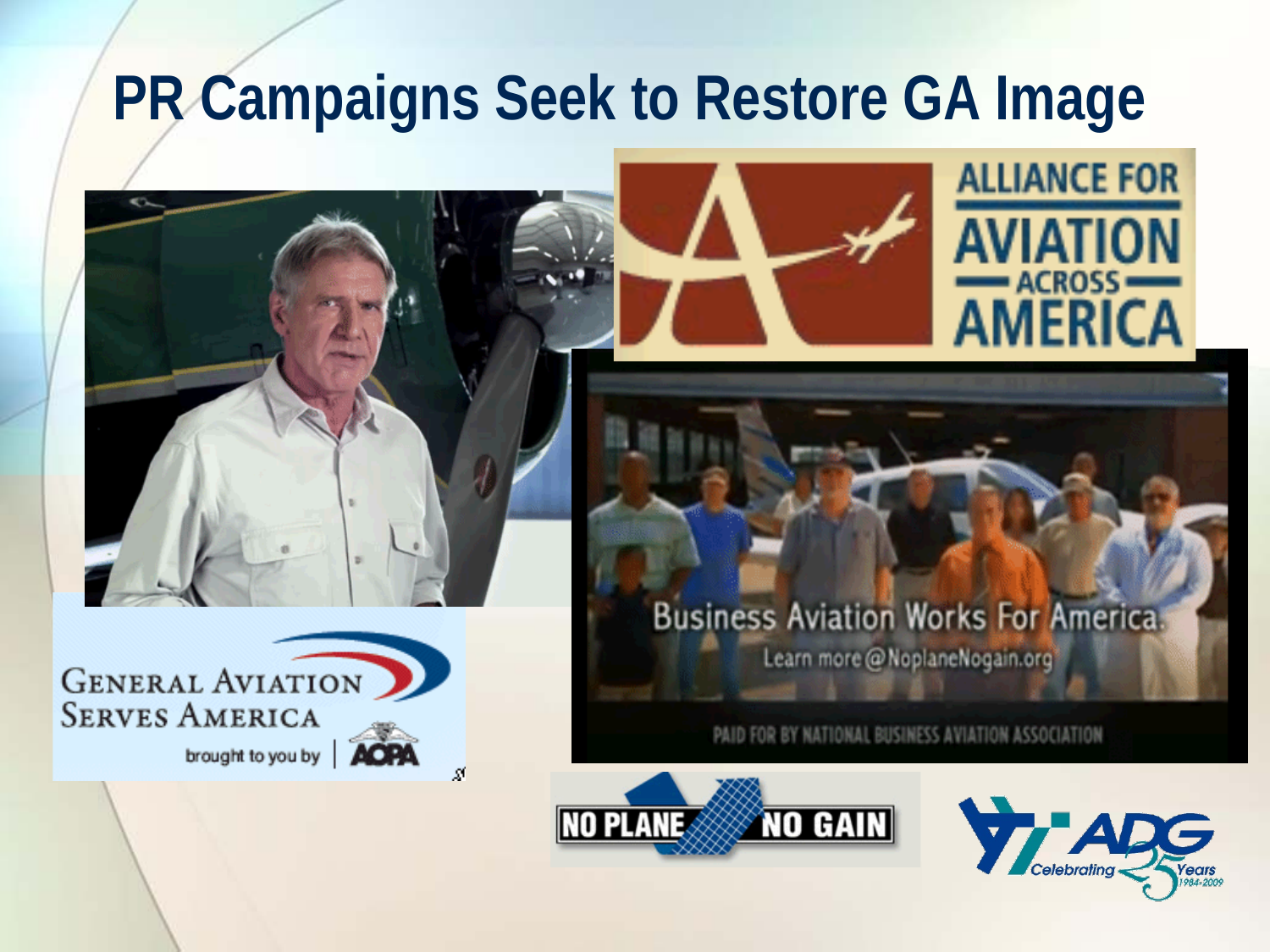# **Three Key Areas for Community Airport Public Relations**

- Promotional Events
- Information Campaigns
- Crisis Communications

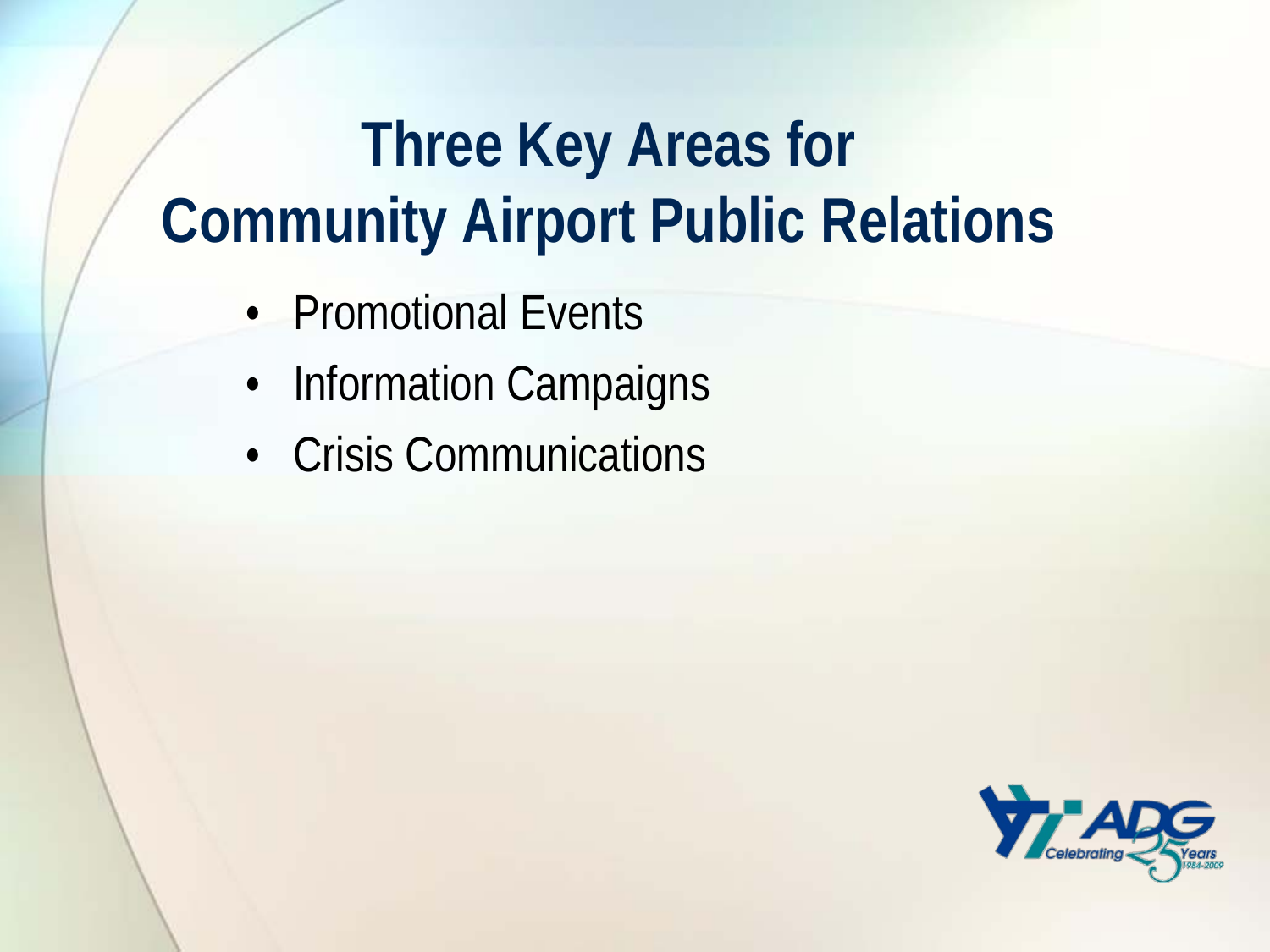

Pul John Bell Williams Airport<br>
Michelle Jackson, Airport Rd. . Bolton, MS 39041 . 601.857.3884<br>
Michelle Jackson, Airport Manager

Your O For Immediate Release

Media Contact: Michelle Jackson 601 875 3884

- 
- 
- 

**BUIIC** May 22, 2009<br>Airport Hangar Construction to Meet Space Demands

RAYMOND, Miss. - A new hangar to accommodate growing storage demand by large twin-engine aircraft<br>and business jet owners has completed the design stage and will begin construction this month with available<br> $\bigcap_{\text{Oramsoncration}} \$ 

The hangar, designed by Airport Development Group Inc. (ADG) of Jackson, Miss., is a 100-x-100-foot

**General State of the Constitution** of the new \$700,000 building will have an 80-foot wide by 26-foot tall hangar door to allow for fast access to **Driving the State of the aircraft** and will have an additional 1,000 squar meet the needs of a tenant

> "As business aviation continues to rebound from these challenging economic times, we're very pleased to be in a position to grow our airfield field facilities and offer these needed services to our customers." Jackson said

> The airport is owned by Hinds Community College, the largest community college in the state of Mississippi serving approximately 19,500 students each year at six different locations. Hinds offers aviation technology programs at the airport - such as pilot training, aviation management, avionics, airframe and powerplant certification - and an air traffic control training curriculum that started in the spring 2009 semester.

John Bell Williams Airport is in the final stages of an \$11 million capital improvement program that has included reconstruction and lengthening of its runway and taxiway to accommodate a greater percentage of the worldwide business jet fleet. They will complete the installation of an instrument landing system in summer 2010 that transforms the facility into an all-weather airport, Jackson said.

Airport Development Group, Inc. is providing design, engineering and project management services for the airport.

"Our airport is ideally located in the rapidly growing suburban areas west of Jackson. We are perfectly positioned to offer a dynamic combination of aviation service and business locations to serve this region of the state." Jackson said.

More information on the hangar's availability and lease terms is available at www.jbwairport.com or by calling Jackson at (601)875-3884 or e-mail: mmjackson@hindscc.edu. ###

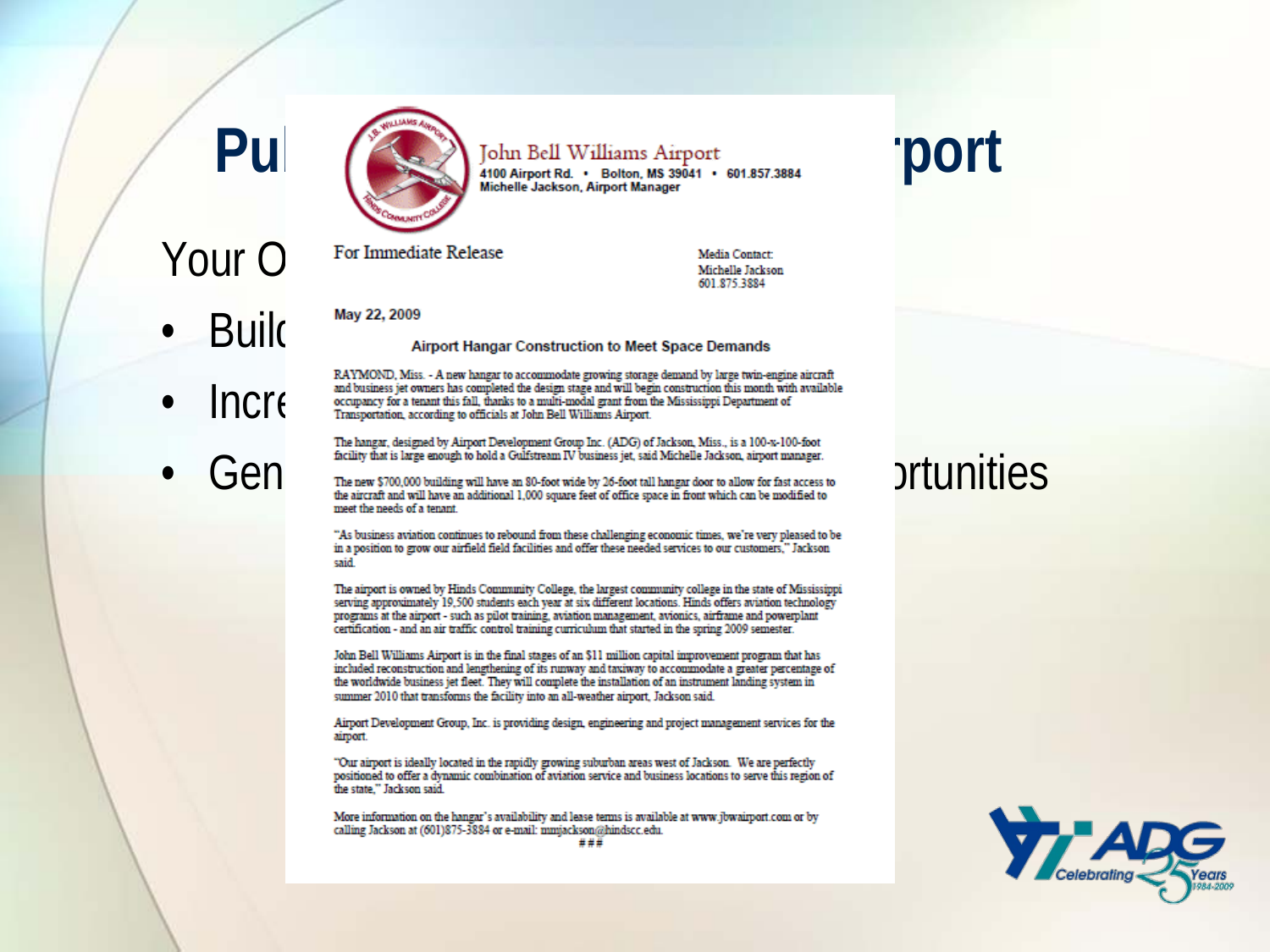# **Building a PR Foundation at Your Airport**

#### The Basic Playbook:

- Who's the spokesperson for the Airport?
- Is the spokesperson aviation-versed?
- Does a review process exist to distribute information?
- Alignment/Structure must be established.



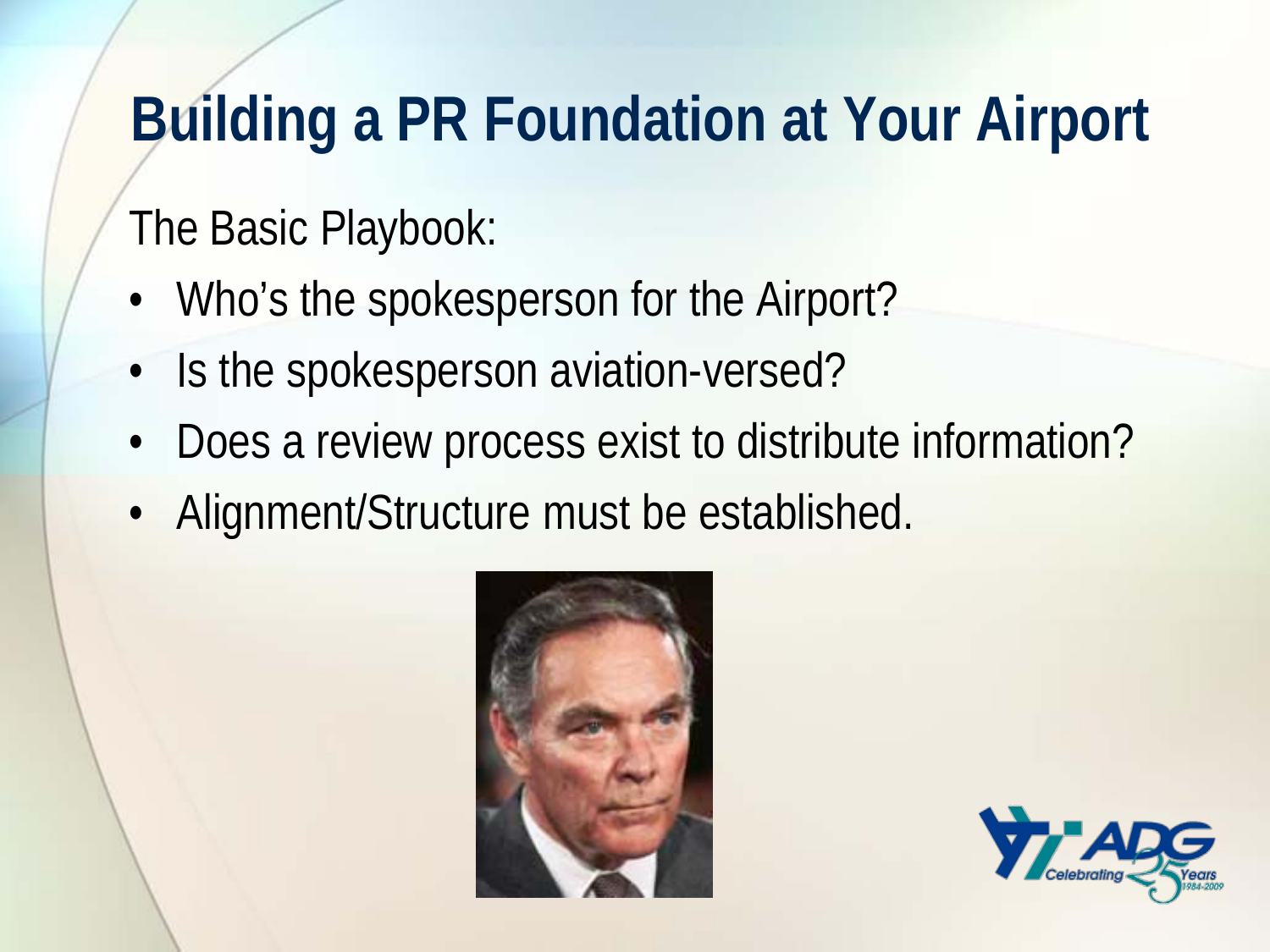# **Creating a PR Toolbox**

- Create a 30-sec. Airport Commercial that you deliver.
- Keep a current fact sheet about your airport.
- Do you have a Business Card?
- Has your Airport created a logo or identity element?
- Do you have an Airport Brochure?
- It's the 21<sup>st</sup> Century got Web site, Facebook or Twitter?

#### *Review, Refine and Rehearse Constantly. . .*

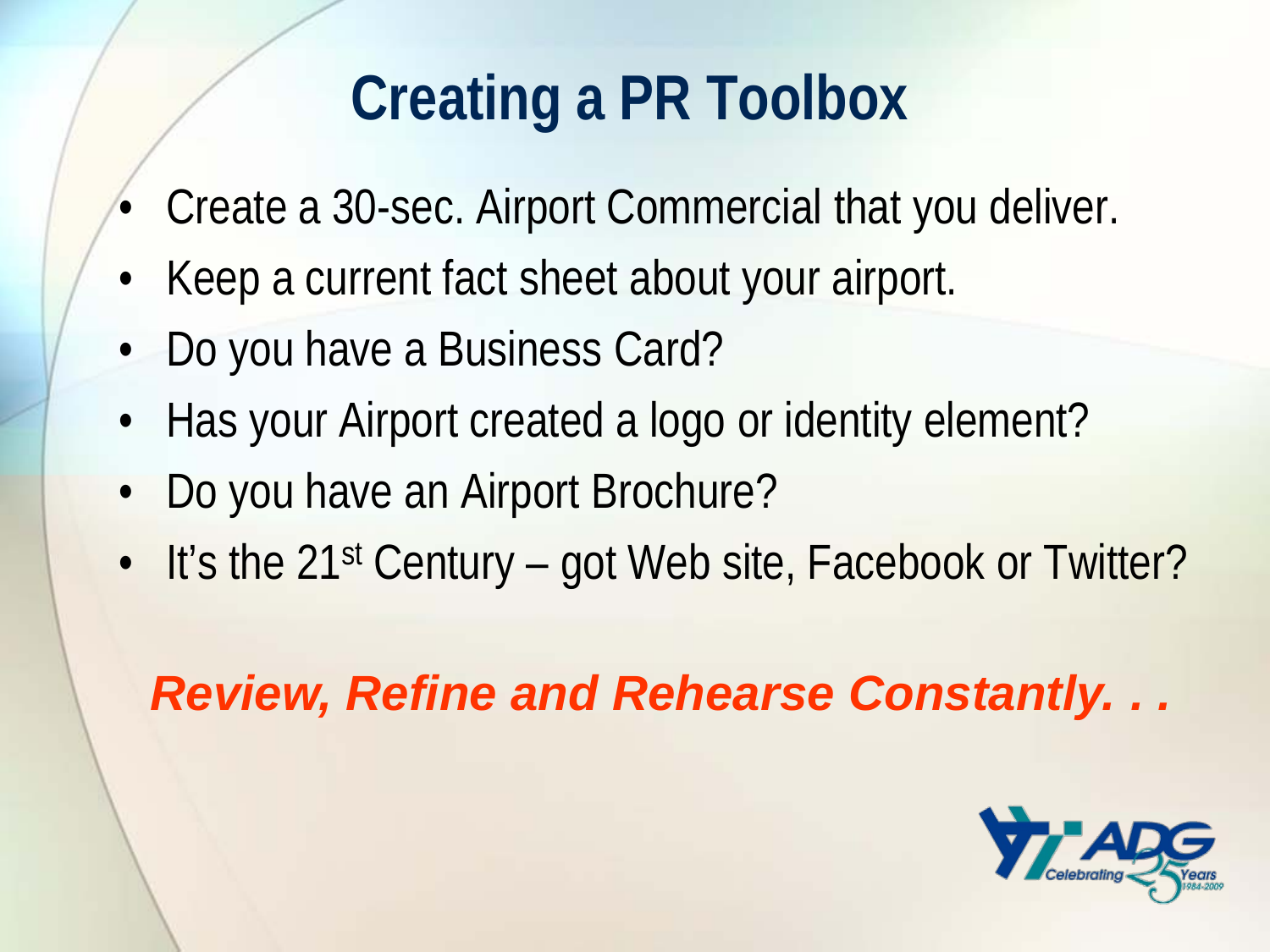# **Learn the Media Mix in Your Community**

*The Media's Mantra is: 'Be first with the story and we'll clean up the facts later.'*

Know the media outlets in your community and region:

- Newspaper (Daily or Weekly)
- Radio
- **TV Station**
- Cable

Also be aware of 21st Century Technology: Internet, Facebook, Twitter, Camera Phones

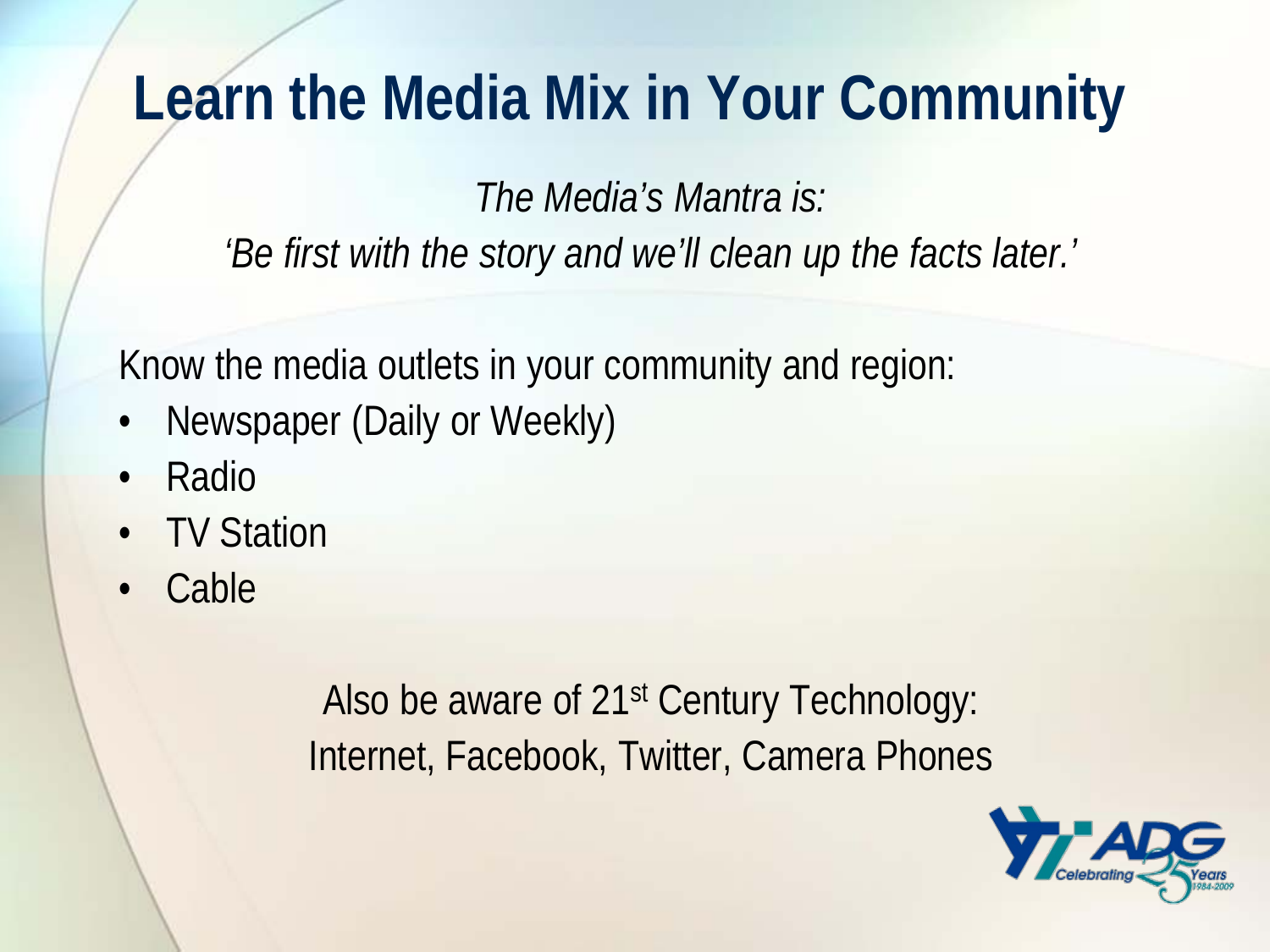# **Preparing for the Media**

- Help The Local Media Do Their Job, and They'll Help You When The Time Arises.
- Learn their names and how to contact them.
- Know their deadlines.
- Learn how to send media releases to them.
- Always have your 24-hour cell phone number on all PR materials.

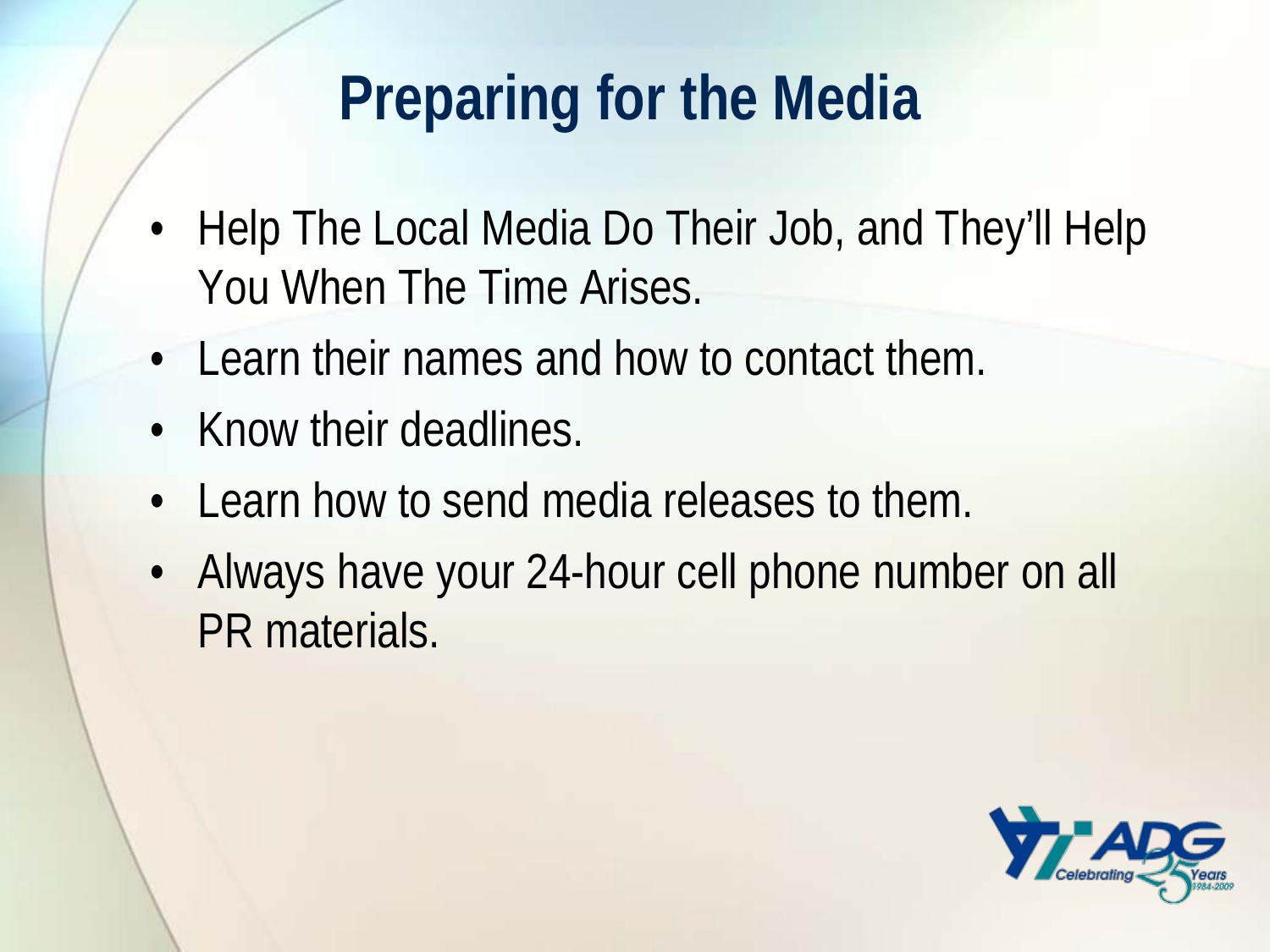# Promotion ETHICOPTER RIDER: Relations

- Airport Ann
- 
- Air Shows
- Connecting the whole family! irport



courtesy of Hawkeye Helicopter and the Lawrence Journal-World! Simply visit LawrenceMarketplace.com/LawrenceAirport and fill out the on-line registration form!

#### A day of fun for

8:00 a.m. Airport open to public 8 a.m.-3 p.m. KU's Chi Omega Sorority's "Wings for Wishes" charity funding flights 8-11 a.m. Chris Cakes Pancake Feed 8:30 a.m. "Flag Drop" to open celebration 10:00 a.m. Hawkeye helicopter rides 11 a.m.-2 p.m. Back Yard Burgers; sno cones 11:00 a.m. Lawrence Journal-World Paper Airplane CONtest (see LawrenceMarketplace.com/LawrenceAlrport for details) Noon RC model airplane demonstration 1 p.m. Airport dedication 2 p.m. Red Hawk Squadron flyover to end celebration Visit LawrenceMarketplace.com/LawrenceAirport for more information about this great family event! Brought to you by



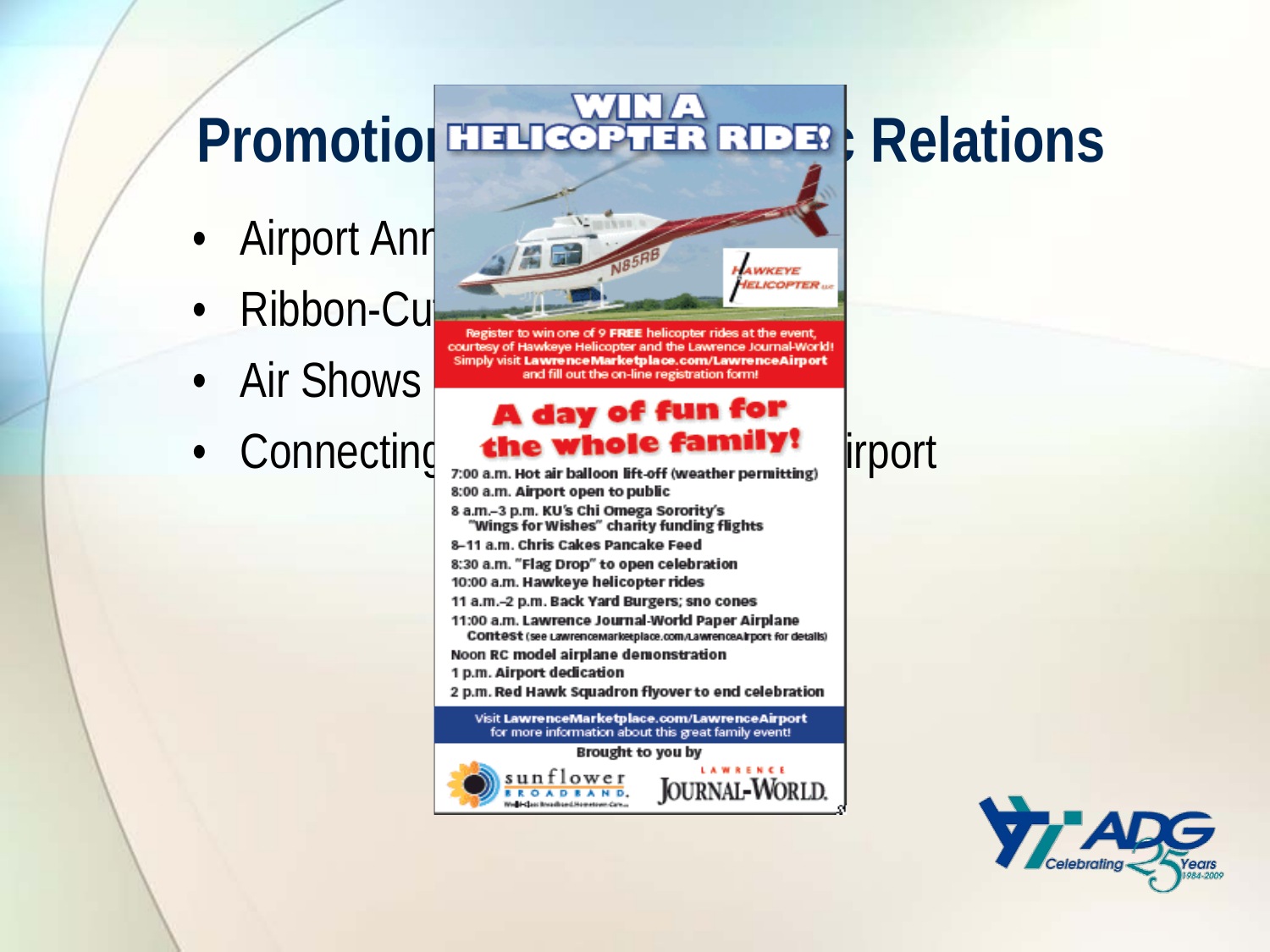# **Promotional Strategy**

Elements that go into a successful promotion:

- Desired Goal / Outcome
- Budget
- Organizational team
- Project Timeline
- Community Partners
- 'Building the Buzz'
- Event Day Staffing
- After Event Evaluation

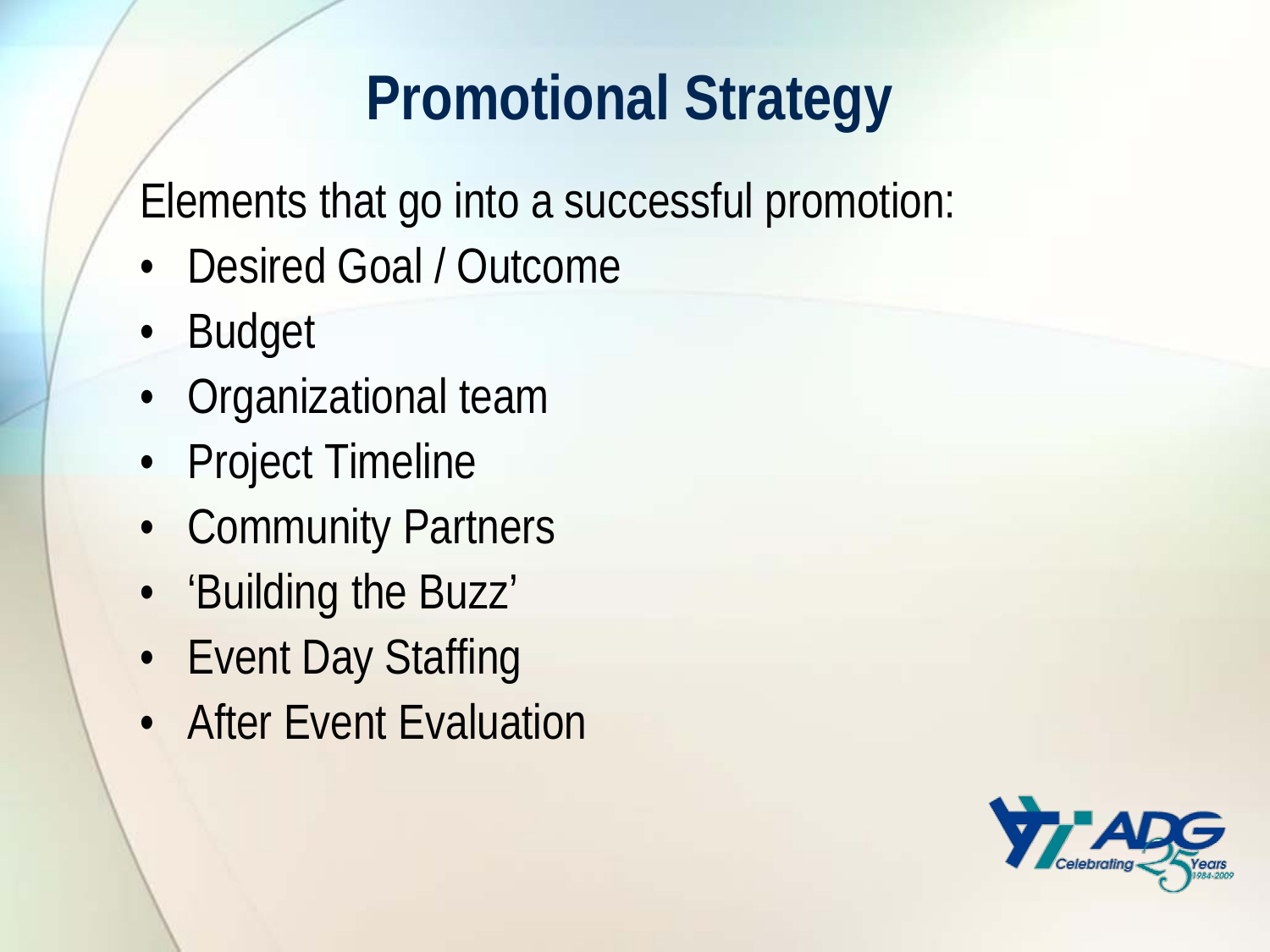## **Information Awareness Campaigns**

Airport Projects Bring Awareness. Make Sure Your Campaign Results in Positive Awareness.

- Airport Expansion runway, apron, land acq., etc.
- New Services Flight training, Fuel Services, T-Hangars
- Business Development / Employment Opportunities
- Community Policy Issues land planning, wildlife or environmental concerns



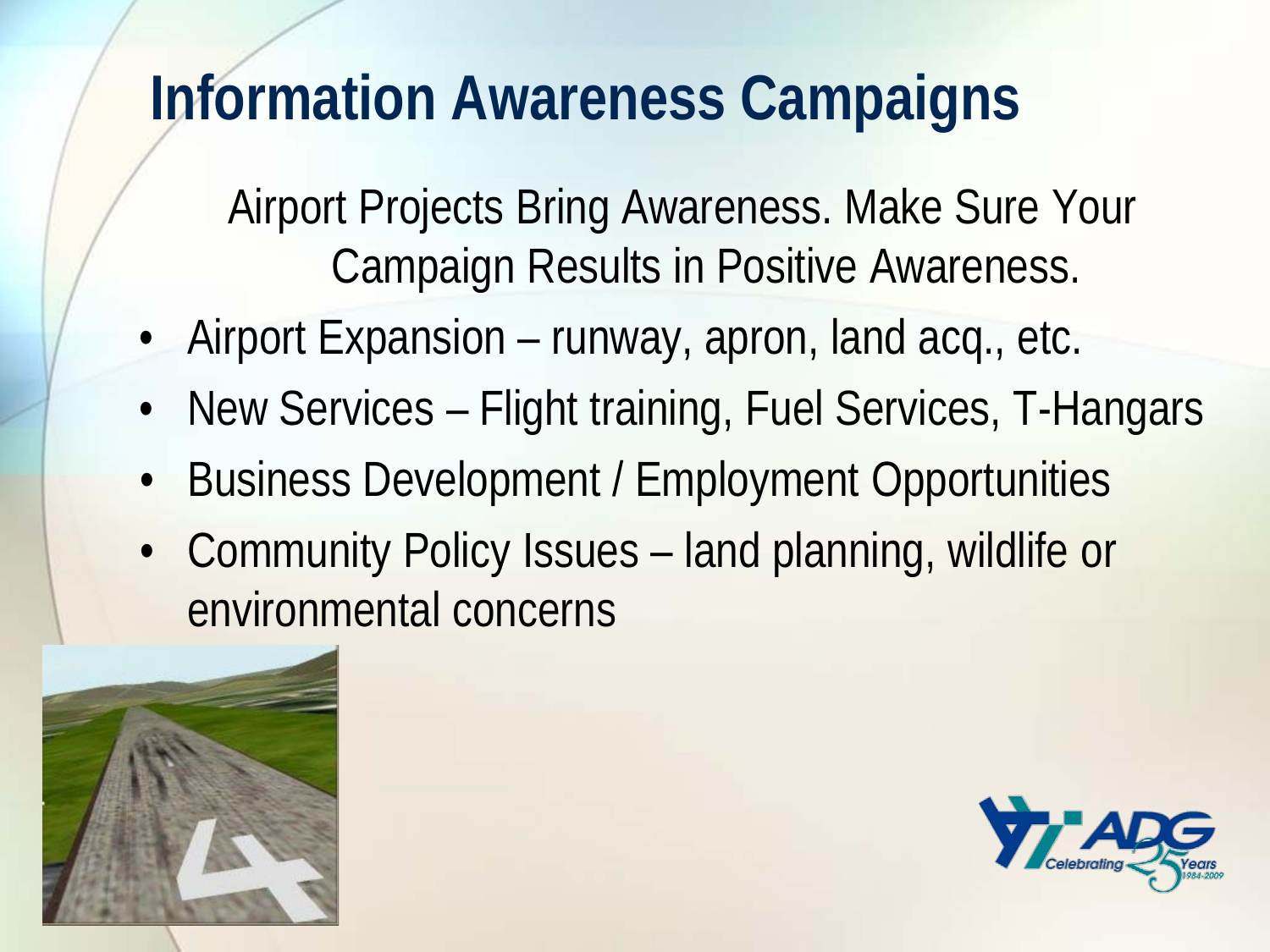## **Keep the Stakeholders Involved**

Identify Your Key Stakeholders:

- Airport Neighbors
- Community Residents
- Government: Local, County, State and Federal
- The Aviation Community

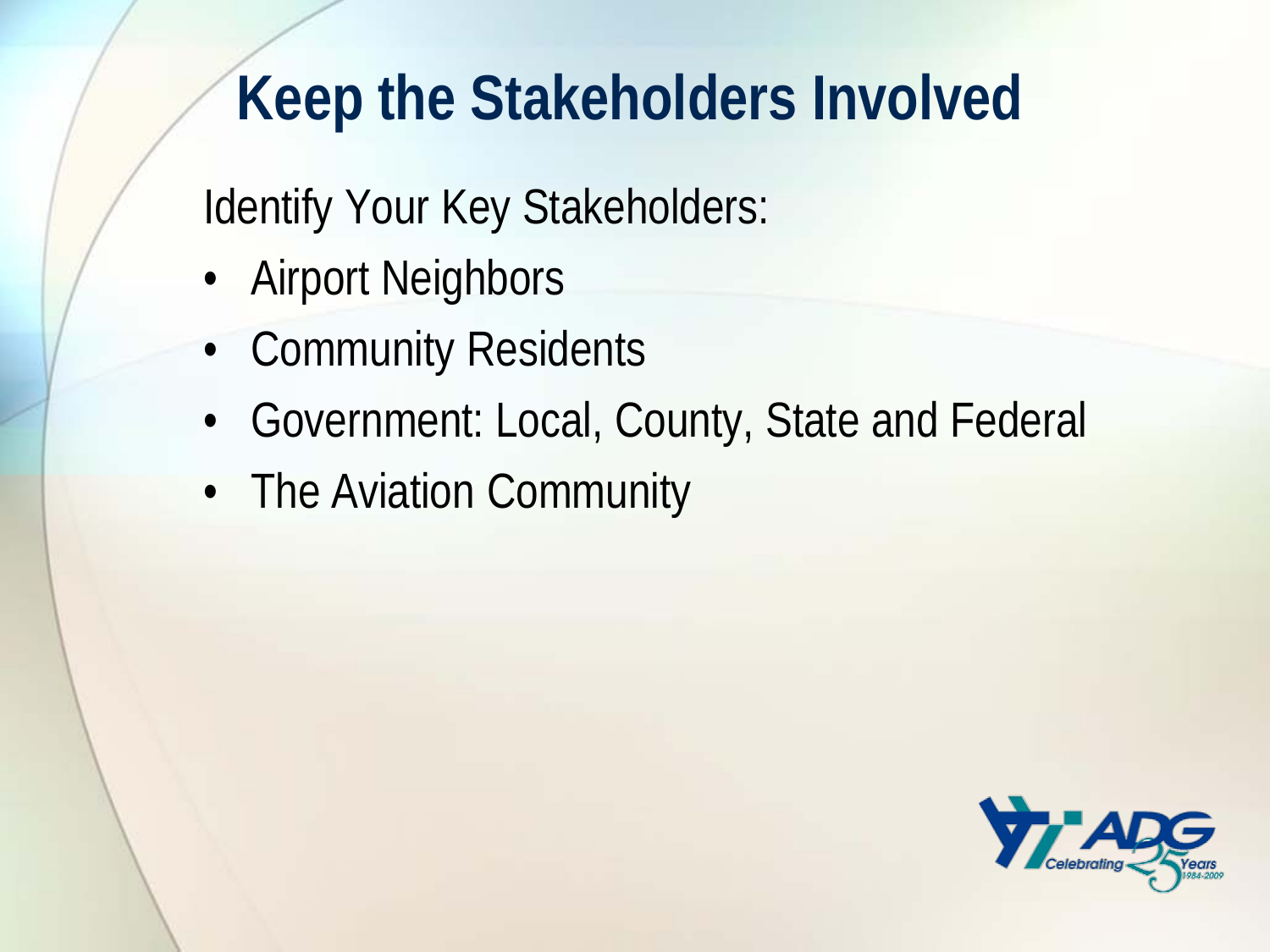# **Awareness Campaign Strategies**

Successful Communication to Educate Key Stakeholder Groups May Rest With These Activities:

- Conduct Town Meetings
- 'Rubber Chicken Circuit'
- Presentation to Elected Bodies
- Distribution of Fact Sheet / Position Papers
- Evaluate responses to key message and adjust as necessary

Efforts should avoid creating an emotional appeal or response. Be like Joe Friday – 'Just the facts, ma'am'

*Review, Refine and Rehearse Constantly. . .*

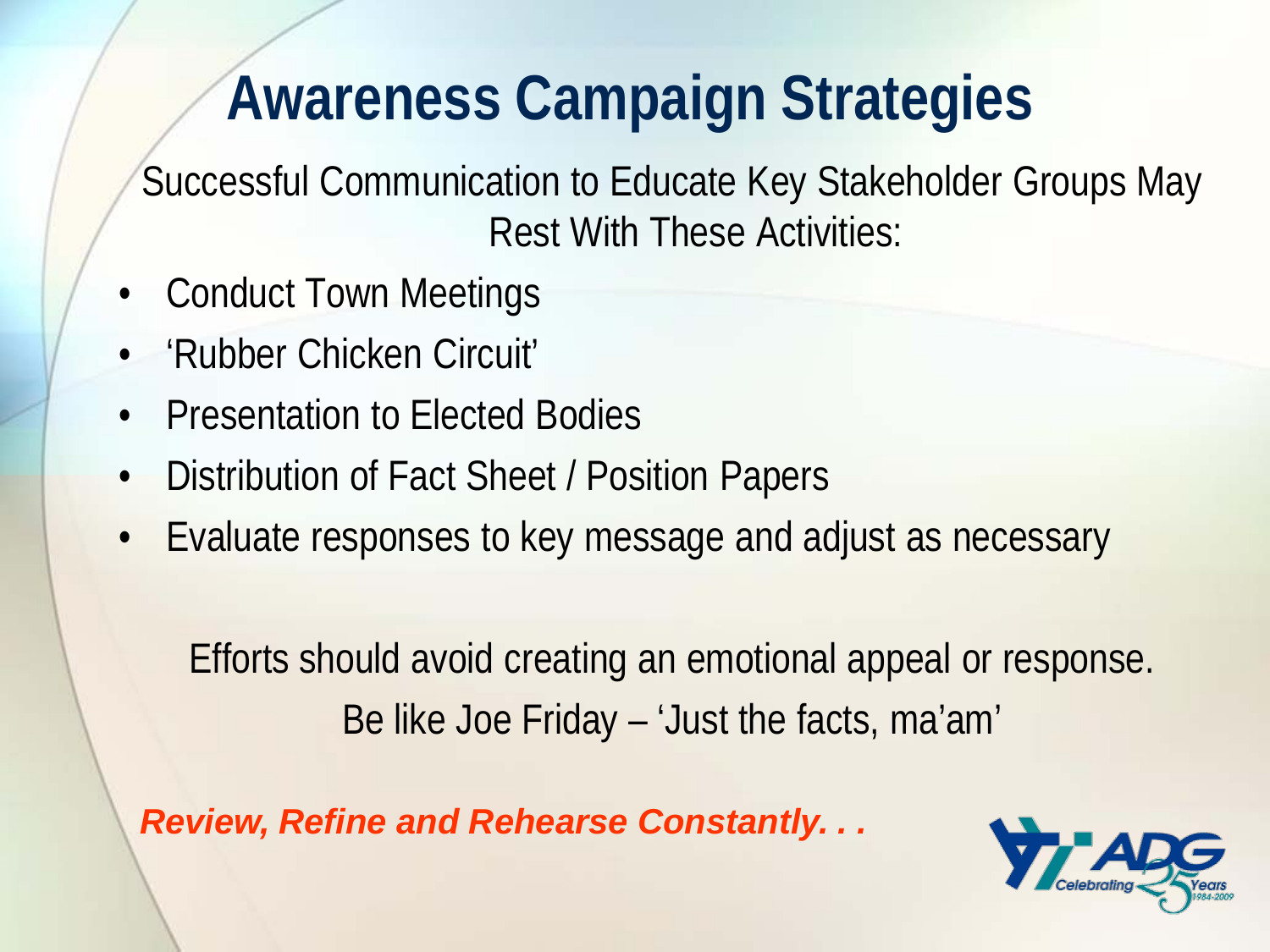

я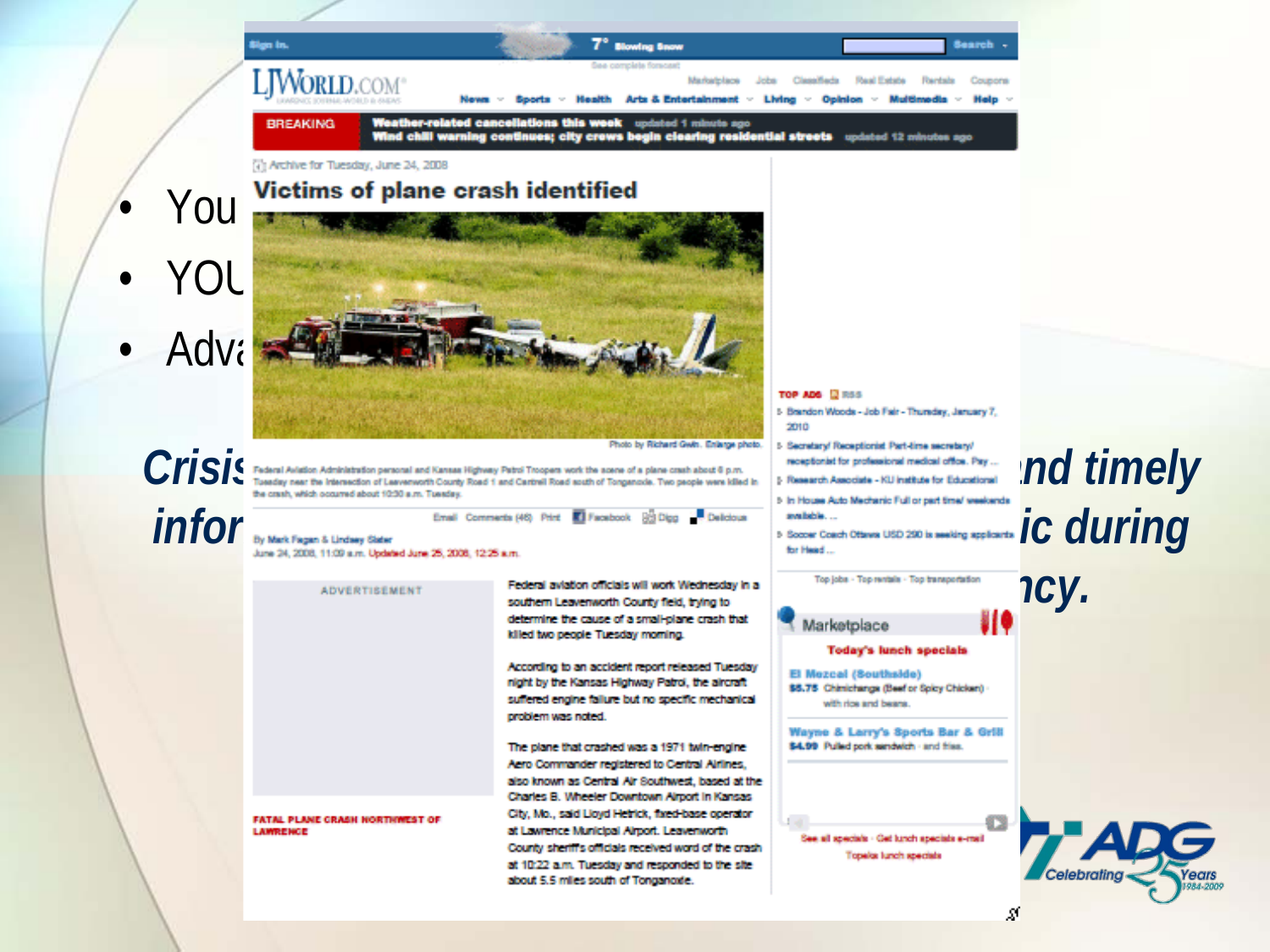#### **Crisis Communication Key Tools**



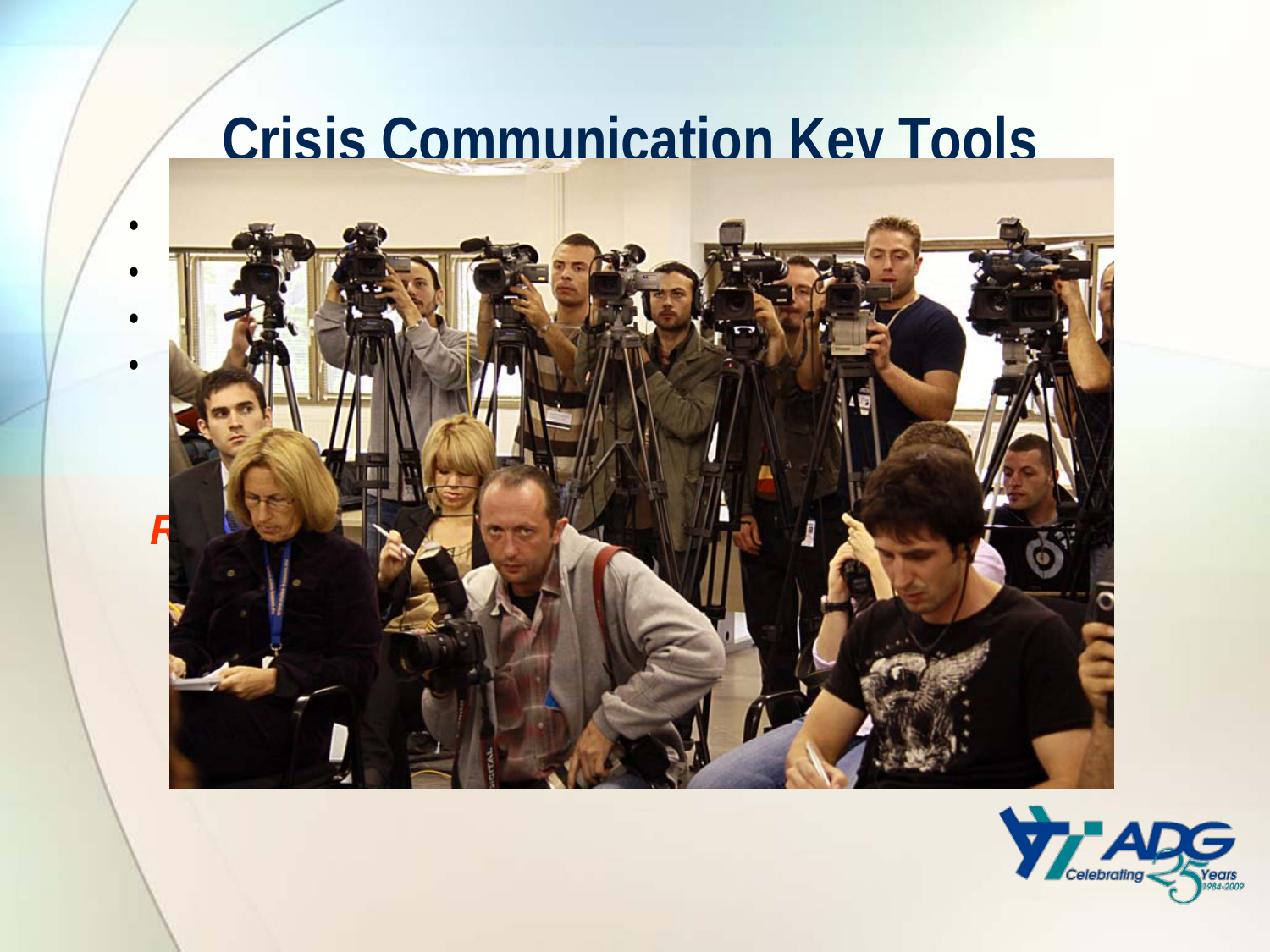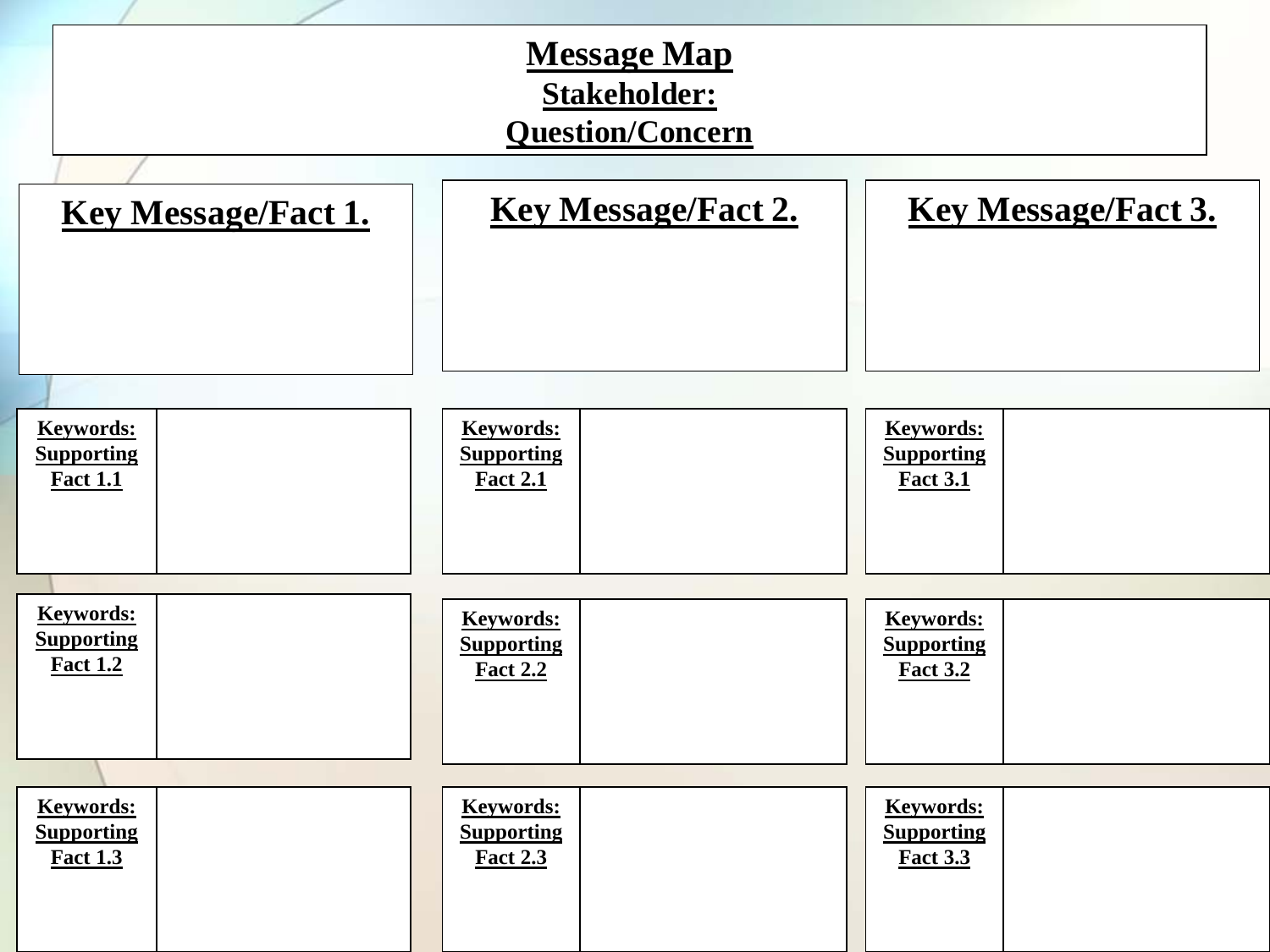#### **Message Map Stakeholder: Private Physicians and Patients Question: How do I protect myself from WNV?**

| <b>Key Message/Fact 1.</b><br>Eliminate standing water<br>where mosquitoes breed. |                                                                                                                           |  | <b>Key Message/Fact 2.</b><br>Protect yourself from biting<br>mosquitoes indoors and<br>outside. |                                                                                                         |  | <b>Key Message/Fact 3.</b><br>Use insect repellent with no<br>more than 30% deet. |                                                                                 |
|-----------------------------------------------------------------------------------|---------------------------------------------------------------------------------------------------------------------------|--|--------------------------------------------------------------------------------------------------|---------------------------------------------------------------------------------------------------------|--|-----------------------------------------------------------------------------------|---------------------------------------------------------------------------------|
| <b>Keywords:</b><br><b>Supporting</b><br><b>Fact 1.1</b>                          | Change water often in<br>birdbaths and pet<br>dishes and eliminate<br>sources of standing<br>water, such as old<br>tires. |  | <b>Keywords:</b><br><b>Supporting</b><br><b>Fact 2.1</b>                                         | Fix screen doors and<br>window screens in<br>your home to keep<br>mosquitoes out.                       |  | <b>Keywords:</b><br><b>Supporting</b><br><b>Fact 3.1</b>                          | <b>Advertised products</b><br>without deet have<br>limited effectiveness.       |
|                                                                                   |                                                                                                                           |  |                                                                                                  |                                                                                                         |  |                                                                                   |                                                                                 |
| <b>Keywords:</b><br><b>Supporting</b><br><b>Fact 1.2</b>                          | Use a larvicide such<br>as bti in standing<br>water that cannot be<br>drained.                                            |  | Keywords:<br><b>Supporting</b><br><b>Fact 2.2</b>                                                | Avoid being outdoors<br>at dawn and dusk<br>when mosquitoes are<br>active.                              |  | <b>Keywords:</b><br><b>Supporting</b><br><b>Fact 3.2</b>                          | Use a product with a<br>lower concentration of<br>deet on children<br>under 10. |
|                                                                                   |                                                                                                                           |  |                                                                                                  |                                                                                                         |  |                                                                                   |                                                                                 |
| <b>Keywords:</b><br><b>Supporting</b><br><b>Fact 1.3</b>                          | Stock ponds and<br>aqua-gardens with<br>fish that eat<br>mosquito larvae.                                                 |  | <b>Keywords:</b><br><b>Supporting</b><br><b>Fact 2.3</b>                                         | Outdoor mosquito<br>traps and electronic<br>bug "zappers" have<br>little or no effects on<br>mosquitoes |  | <b>Keywords:</b><br><b>Supporting</b><br><b>Fact 3.3</b>                          | Reapply as directed.                                                            |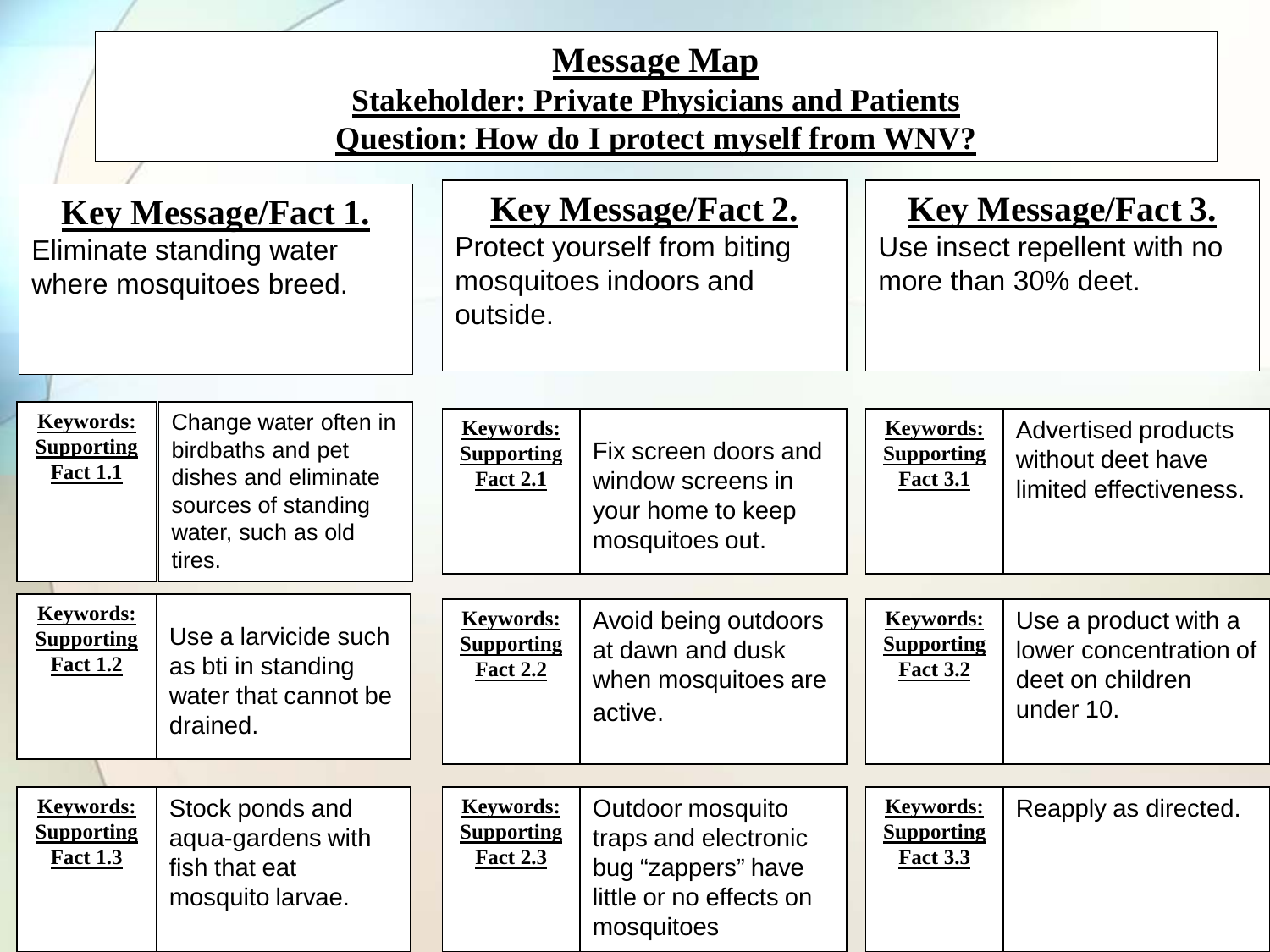#### **Message Maps**

95 Percent of Response Planned in Advance

- **Tabletop Planning Exercises.**
- Relating to Partners and Stakeholders in Advance.
- Preparing Responses to Anticipated Questions/ Concerns in Advance – 73 Questions Technique.
- Team members know their role in advance.

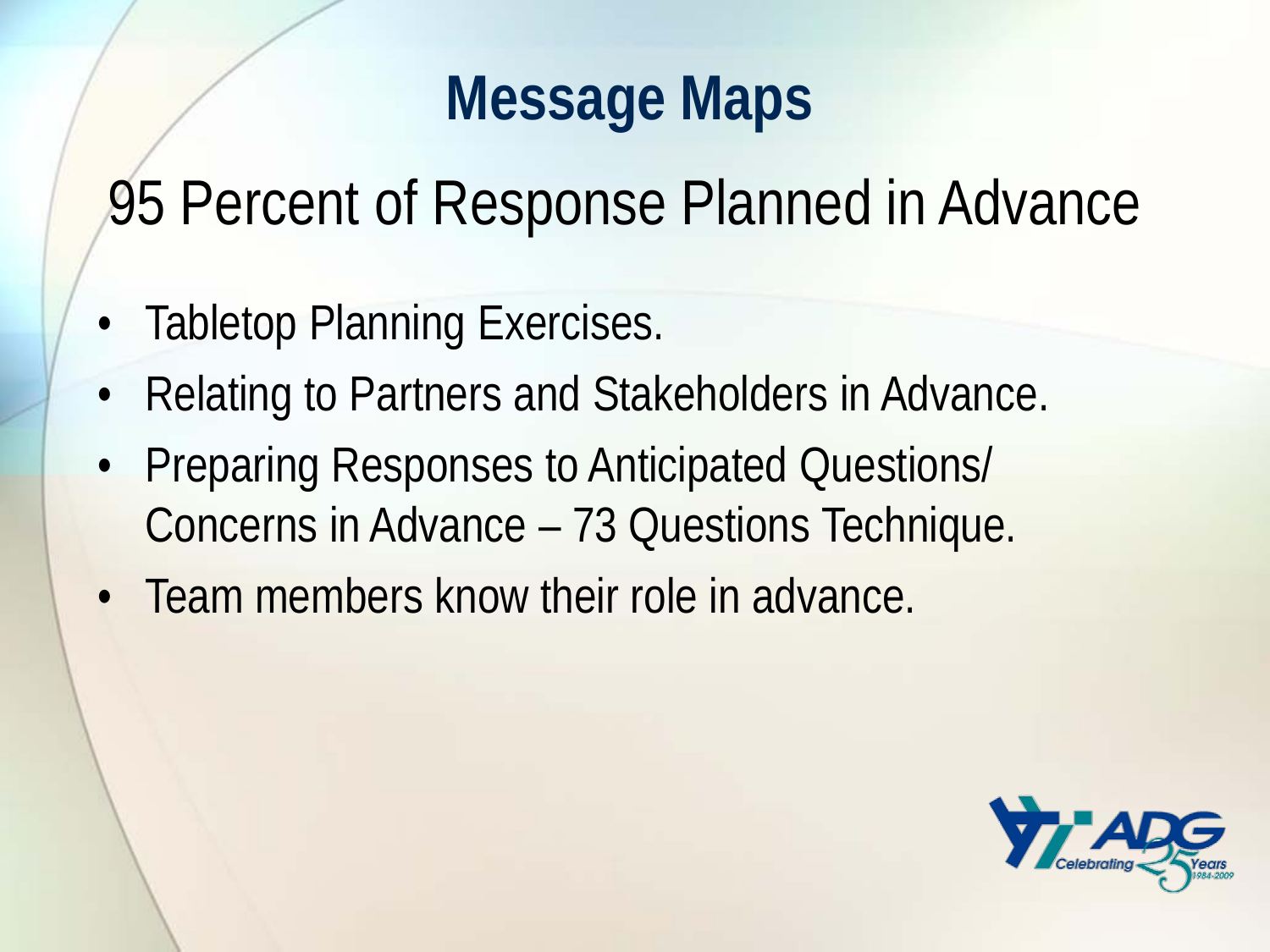### **The Media**



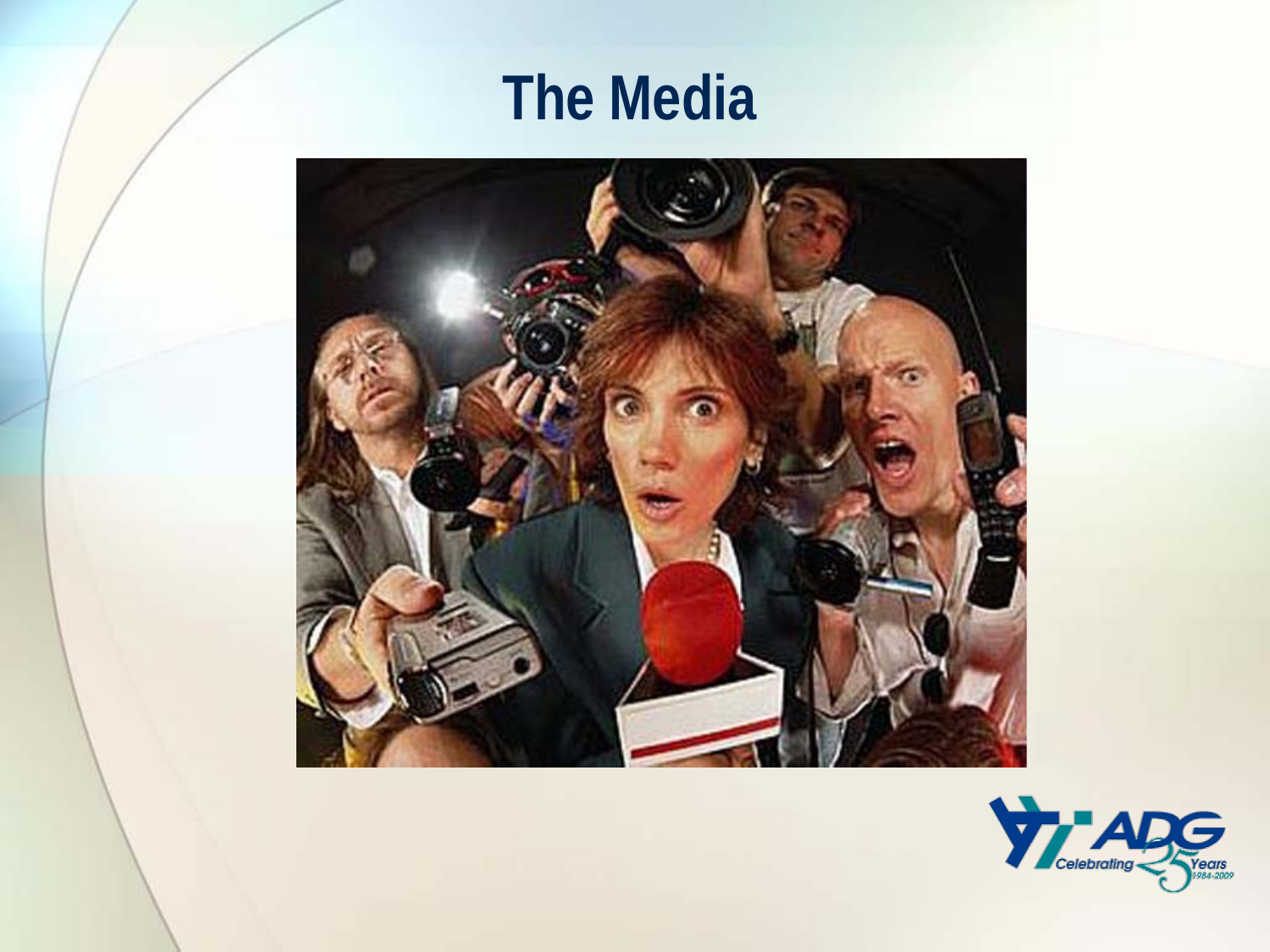- Reporters want to answer six key questions:
	- Who, what, when, where, why and how
- Looking for clear, concise sound bites and quotes free of technical language and jargon.
- Reporters have deadlines; except for the Internet!

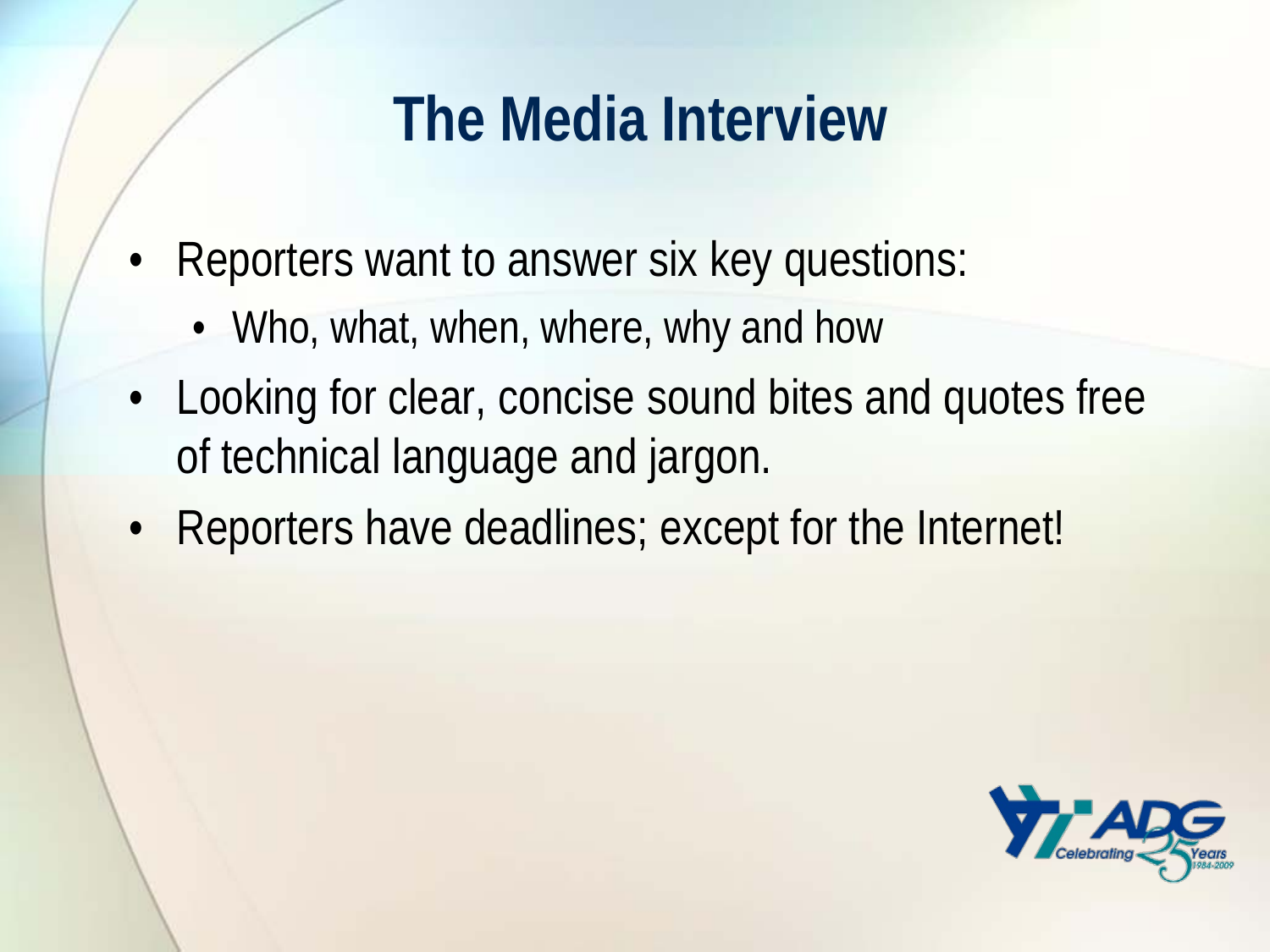#### **Preparing for an interview**

- Ask who will do the interview.
- Ask what information is needed.
- Ask for a general idea of the questions or at least what the interviewer considers to be the most important question/topic.
- Ask who else will be interviewed on topic.
- Set an interview time, a time limit and stick to it.

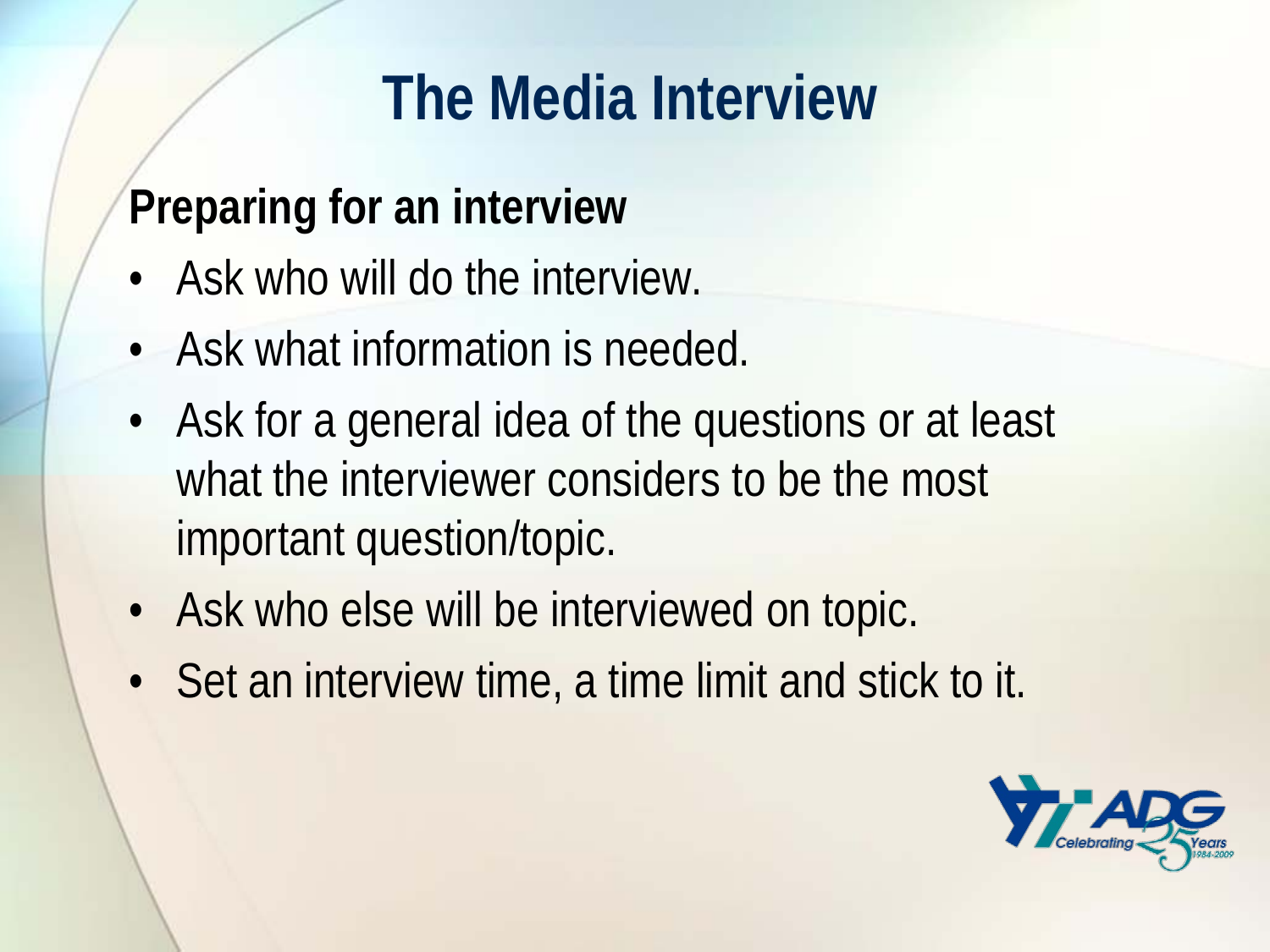#### **Conducting the interview**

- Deliver your key messages.
- Offer to get any information you don't have.
- Don't raise issues you don't want to explain.
- Don't speak for others.
- Don't be led off message.
- Hold interviewer to preset time.

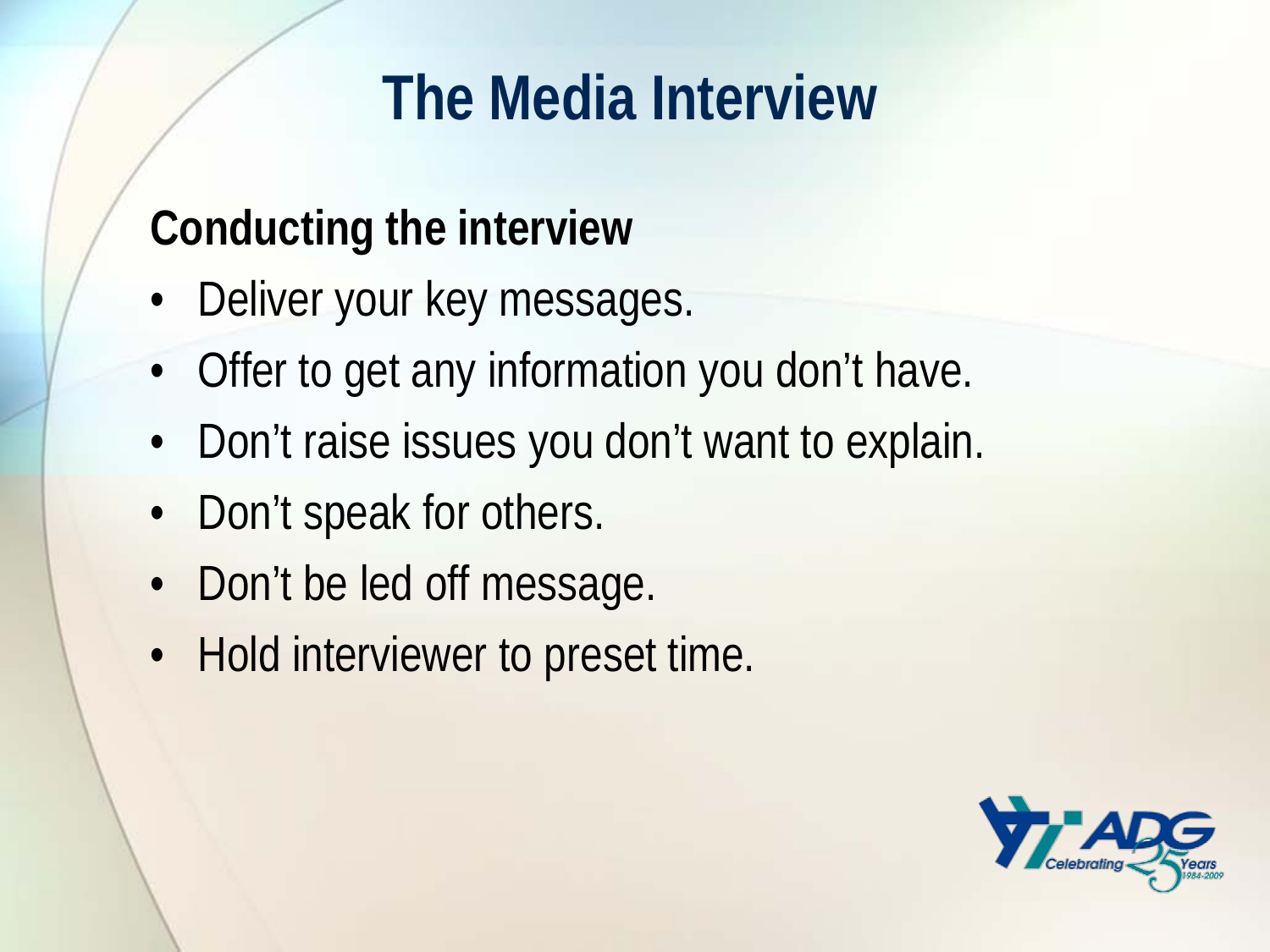#### **After the interview**

- Assume the microphone is always on.
- Don't get too comfortable with the reporter.
- Watch the resulting newscast or read the newspaper story to see how message was perceived.
- Only correct errors that affect the point of the story.

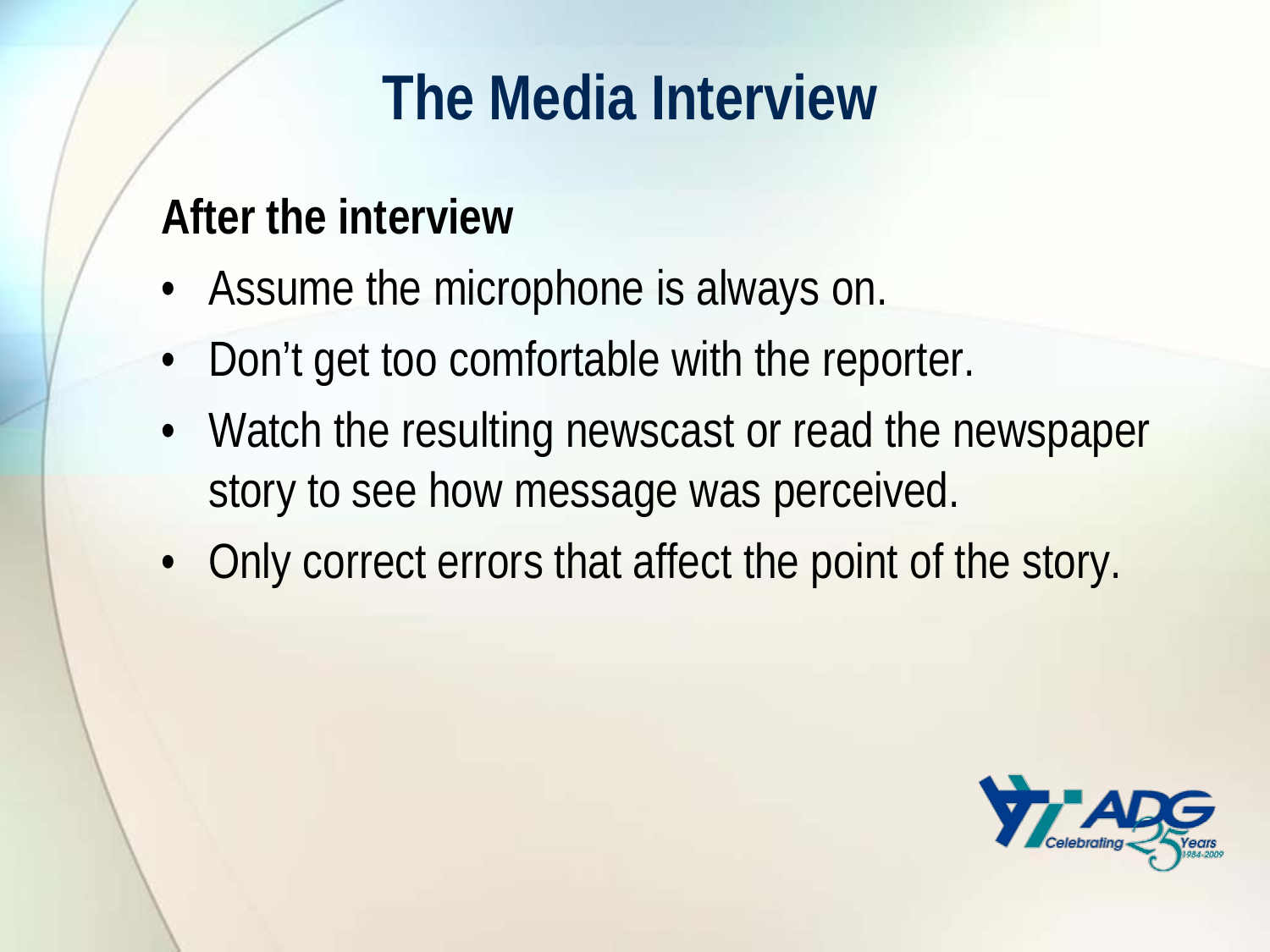### **Evaluating Your PR Efforts**

- Did Your Campaign Meet Goals & Objectives?
- Review Strategies that worked / less effective.
- Results against Budget.
- Monitor Media Coverage and the New Social Media.
	- *Have You Googled Yourself Lately?*

*Review, Refine and Rehearse Constantly. . .*

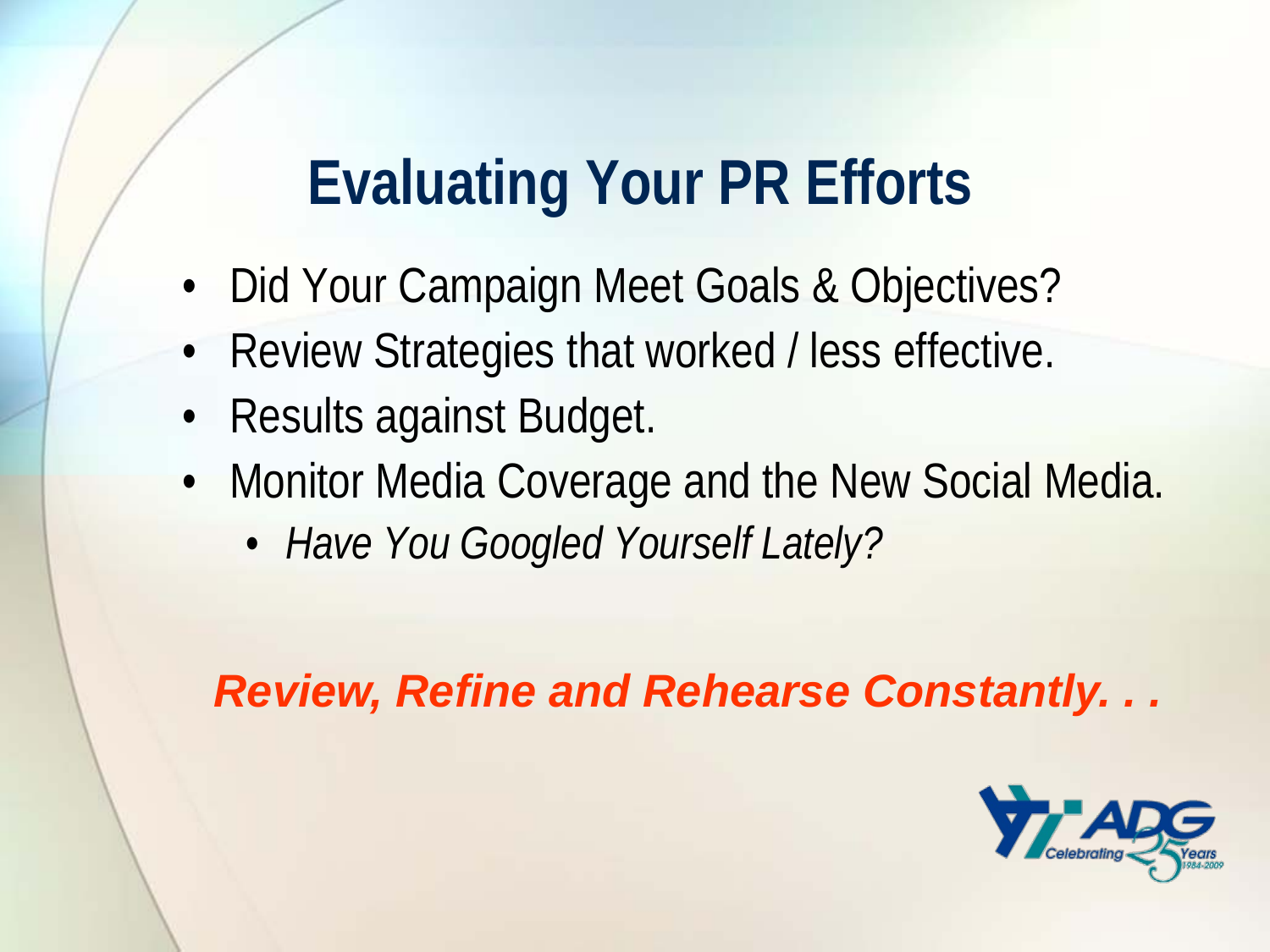### **NASAO Conference Special**



One-Hour Telephone Consultation on your Airport's Public Relations Strategy. I'll Call YOU!!

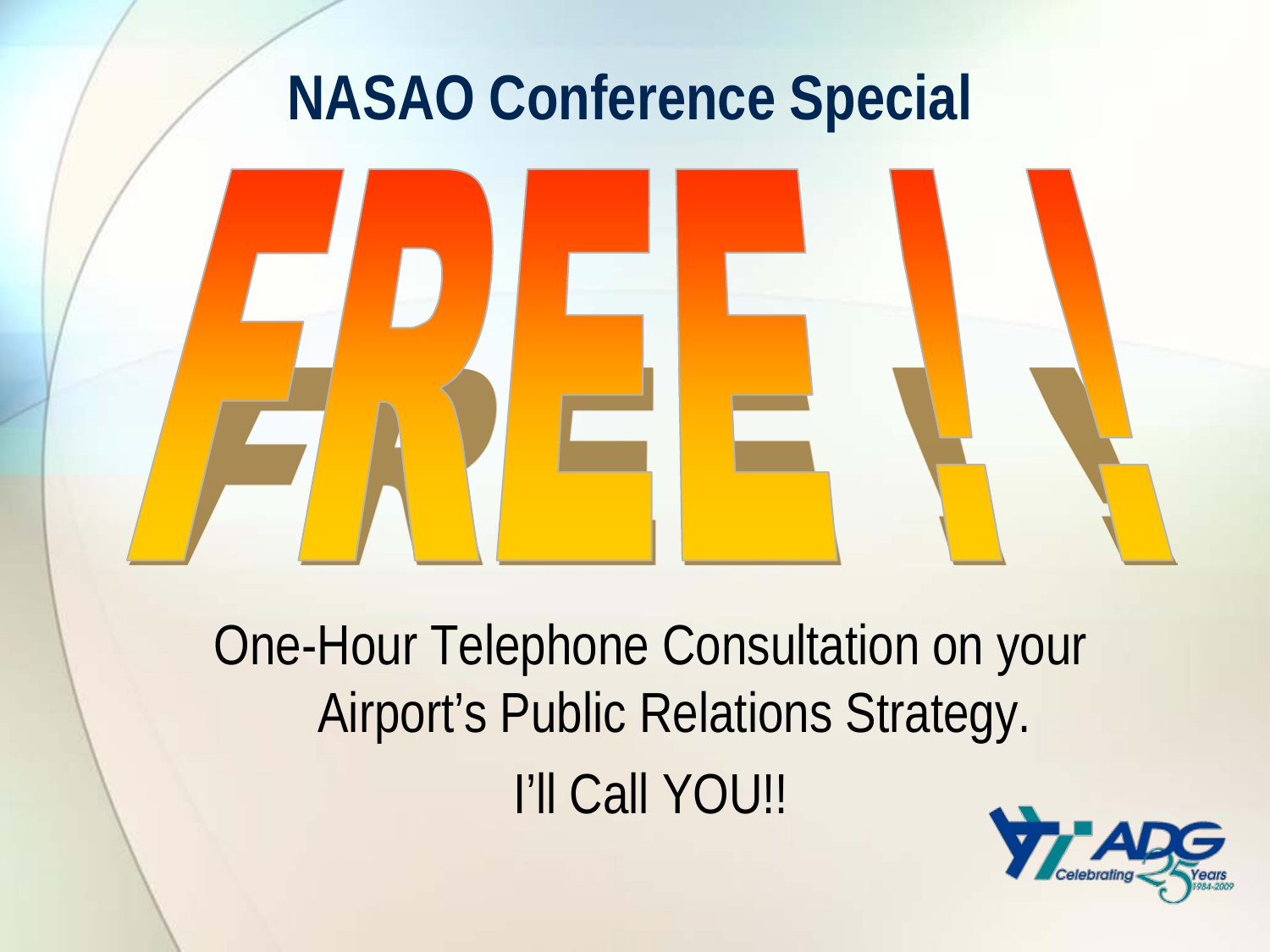#### **Contact Me for FREE One-Hour Consultation:**

Rick Bryant Airport Development Group, Inc. 785.856.2327 Office 785.424.3050 Cell rbryant@adgairports.com